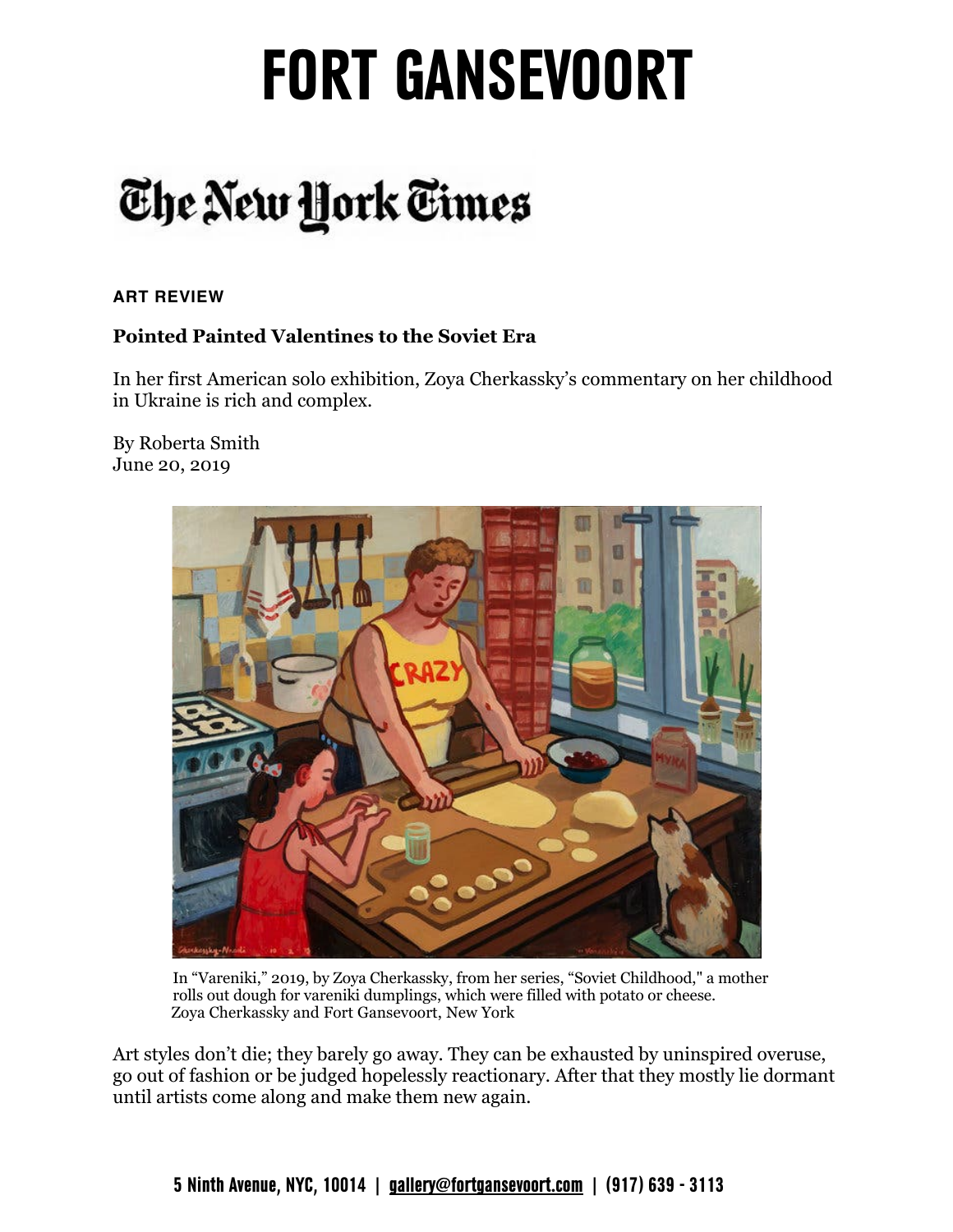For example, the Ukrainian-born, Israel-based artist Zoya Cherkassky has developed an unlikely hybrid of Social Realism and early Modernist figuration, spiked with cartooning, manga comics and children's book illustrations. It can be seen in "Soviet Childhood," her knockout American debut exhibition at Fort Gansevoort, a quirky downtown gallery.

 The show presents recent works from the artist, who was born in Kiev, the capital of Ukraine, in the U.S.S.R., in 1976, started studying art at the age of 10 and emigrated to Israel with her family at age 14, in 1991, when the collapse of Communist rule was months away. In 2010, while pregnant with her own daughter, she began to paint and draw her memories of growing up in the Soviet Union.

 Her wise, appealing works are alive with color, detail and, often, humor. But they are also psychologically subtle and socially astute. One of the best, most touching paintings here is "Maverick," which shows a family in its small postwar apartment. A teenager of the punk persuasion gets dressed on one side of a strung-up blanket that barely serves as his bedroom wall. On the other, his mother watches anxiously while his father reads a newspaper. Intergenerational tensions are relieved by the artist's robust palette, scale and brushwork.



 One of the most touching paintings is "Maverick," which shows a Ukrainian family in its cramped apartment. Zoya Cherkassky and Fort Gansevoort, New York

 Ms. Cherkassy's efforts acknowledge different Soviet realities. In "Marlboro" she depicts a tall, thin streetwalker in a park, detailing her denim outfit with Swarovski crystals; in "Yellow Flowers," she adds an accent of earring and brooch to the more stylishly dressed

**5 Ninth Avenue, NYC, 10014 | [gallery@fortgansevoort.com](mailto:gallery@fortgansevoort.com) | (917) 639 - 3113**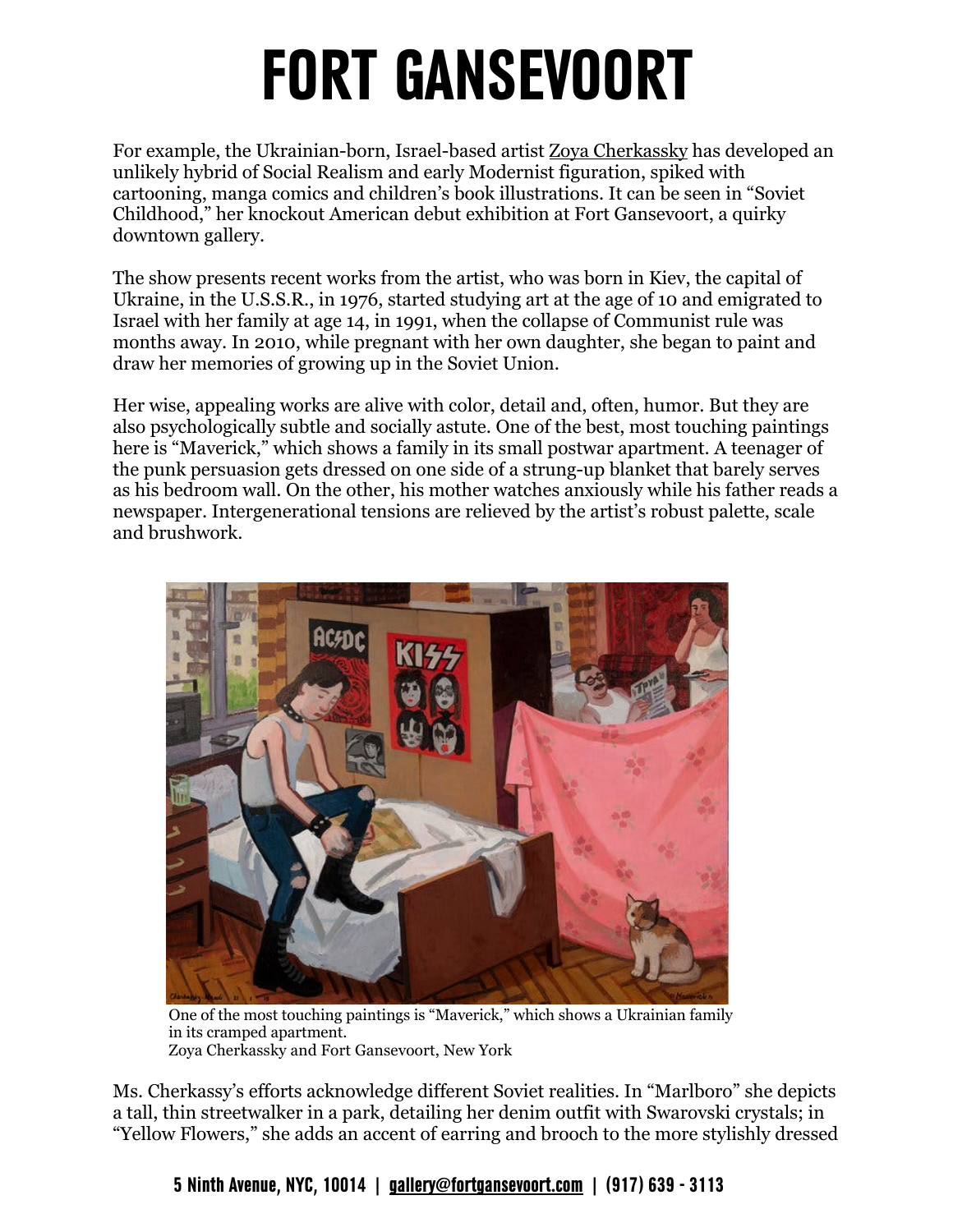woman. The regal biracial teen in "A Child of the Olympics" is one of many children born of relationships between Russians and non-Russians who met during the 1980 Summer Olympics in Moscow.

 Despite recurring elements like striped drapes, red, rug-like wall-hangings and interior design, the domestic scenes do not center on one or even a few apartments, but reflect the sameness of Soviet urban life. Big apartment blocks figure in several works, like "Mama," where a young girl clambers up to the window sill of a room warm with oranges and browns and sees her mother trudging through the snow. Large buildings painted dark luminous blue with windows of glowing pink belie their anonymity with sheer painterly beauty.



 "Nunchaku," from 2017, shows a family in a cramped Soviet-era apartment. Zoya Cherkassky and Fort Gansevoort, New York

 Ms. Cherkassky's images tell as nearly as she can the truth of a bygone era. Her small but fervent, and mostly Russian-speaking Instagram following complains about inaccuracies, since many people had the identical car, refrigerator or transistor radio, like the one to which her father, seated and smoking, at the kitchen table, listens in "The Voice of America." The red polka-dot coffee cup beside him is true to the period, not a decorative touch. So is the orange polka-dot saucepan that a babushka-wearing grandmother stirs in "Nunchaku," while she gazes tenderly upon her bare-chested, self-absorbed grandson practicing with a pair of nunchucks, the martial arts weapon, in the

**5 Ninth Avenue, NYC, 10014 | [gallery@fortgansevoort.com](mailto:gallery@fortgansevoort.com) | (917) 639 - 3113**